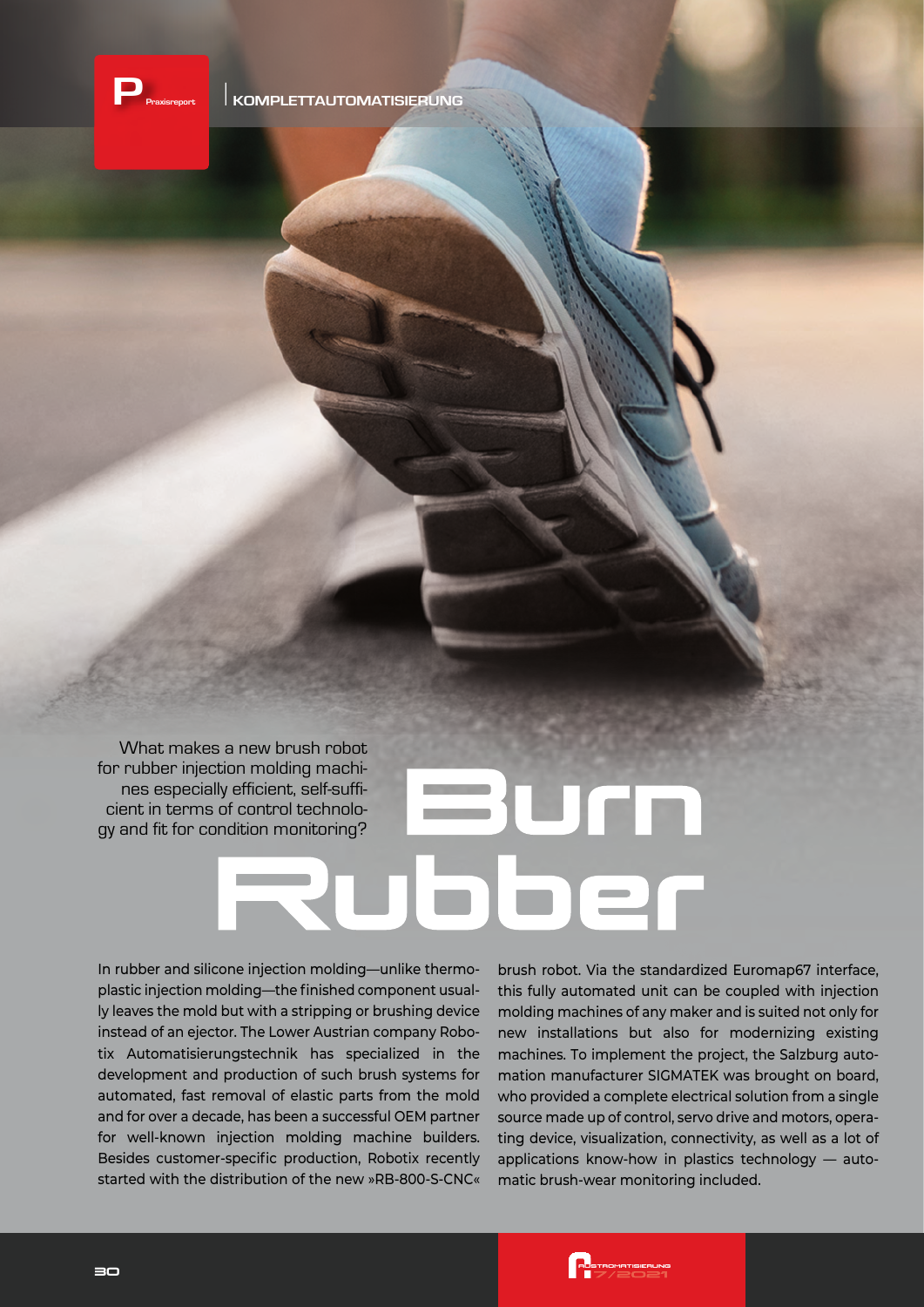The managing partner of Robotix Automatisierungstechnik, Ing. Johannes Lemmel started 1997 as a sole proprietor. With his engineering company, he first offered planning and construction services, and quickly found his footing in special machine construction for the plastics industry. He soon recognized: "The high-performance serial injection molding machine is only one side of the solution. The adaptation to the customer-specific product using tailor-made gripping systems and periphery equipment such as cutting stations, separating or

*The new, fully autonomous "RB-800-S-CNC" brush robot from Robotix Automatisierungstechnik is used for the quick removal of rubber and silicone injection molded components.* 

preparation systems increases the productivity. For this reason, finished complete solutions are in demand on the market", explains Johannes Lemmel the founding of Robotix Automatisierungstechnik in 2000. "At that time, we started developing and manufacturing turnkey systems. Today, we see ourselves as a partner for complete solutions in the automation industry with a focus on robot solutions. Whether medical technology, automotive or consumer products — our customer base is highly diverse." The first serial product was introduced around 10 years ago: Together with a renowned local rubber injection molding machine builder, Robotix developed a brush system to gently remove components from the mold. In the rubber and silicone industry, no ejector is used for the component and sprue removal. Instead, rotating brushes and cylinders are used. Since then, Robotix has served a niche market that is simply too small and therefore unattractive for other machine builders oriented toward higher volumes. "Rubber to plastic ratios are on the order of about 1:10 — this ratio is reflected from the raw material to the number of injection molding machine sold", explains Johannes Lemmel. "The niche is ideal for our company's size — also because the leading injection molding machine manufacturers are located in Austria and Germany."



#### The Brush System

The Robotix brush system is available in different configurations—with up to 4 vertical axes depending on requirements and size of the injection molding machine. Whether straight strip or angled spiral brushes, rubber or silicone impact strips - the Klosterneuburg-based machine builder has the right solution for almost every elastomer product in its extensive modular brush head system for gentle and fast component removal. "The faster the finished component is removed from the tool, the quicker a new part can be produced—it's always about minimizing dead times" says Johannes Lemmel, pointing out the productivity potential. In the past, many brushing devices were driven pneumatically or hydraulically. In recent years, however, electric servo drives and energy efficiency have become more important. "To date, we've mainly delivered our brush robots to our OEM

partners for new customer-specific equipment", reports Johannes Lemmel further. "Among them are many well-known injection molding machine builders such as Maplan, Battenfeld, Engle and Arburg, to name just a few. We take part in their global sales and service networks, to deliver our

> solutions withing Europe, as well as in the USA and China." Through the continuing technical development of our brush system and most of all, thanks to higher efficiency of the electrical drives, retrofitting is an increasingly interesting topic for Robotix.

"In addition to equipping new machines, we also want to focus on the retrofitting business", reveals Johan Lemmel. "For this purpose, however, it was necessary to further develop our brush robots into autonomous

units in terms of control technology so they could be coupled over a standard interface - specifically via Euromap67 to existing injection molding machines that provide this interface and, for example, replace an aging pneumatic solution." To date, Robotix has integrated their brush systems directly into the specific control architecture of the respective injection molding machine.

### The "Best" Partner Brought on Board

**»** Johannes Lemmel was already familiar with the Salzburg automation provider, SIGMATEK and its capacity for innovation from his previous work at a manufacturer of robots



**"Regardless of whether control, drives, visualization or the communication interface — with their comprehensive expertise in the plastics industry, SIGMATEK is simply the perfect partner for us."**

*Ing. Johannes Lemmel, Managing Partner of Robotix Automatisierungstechnik.*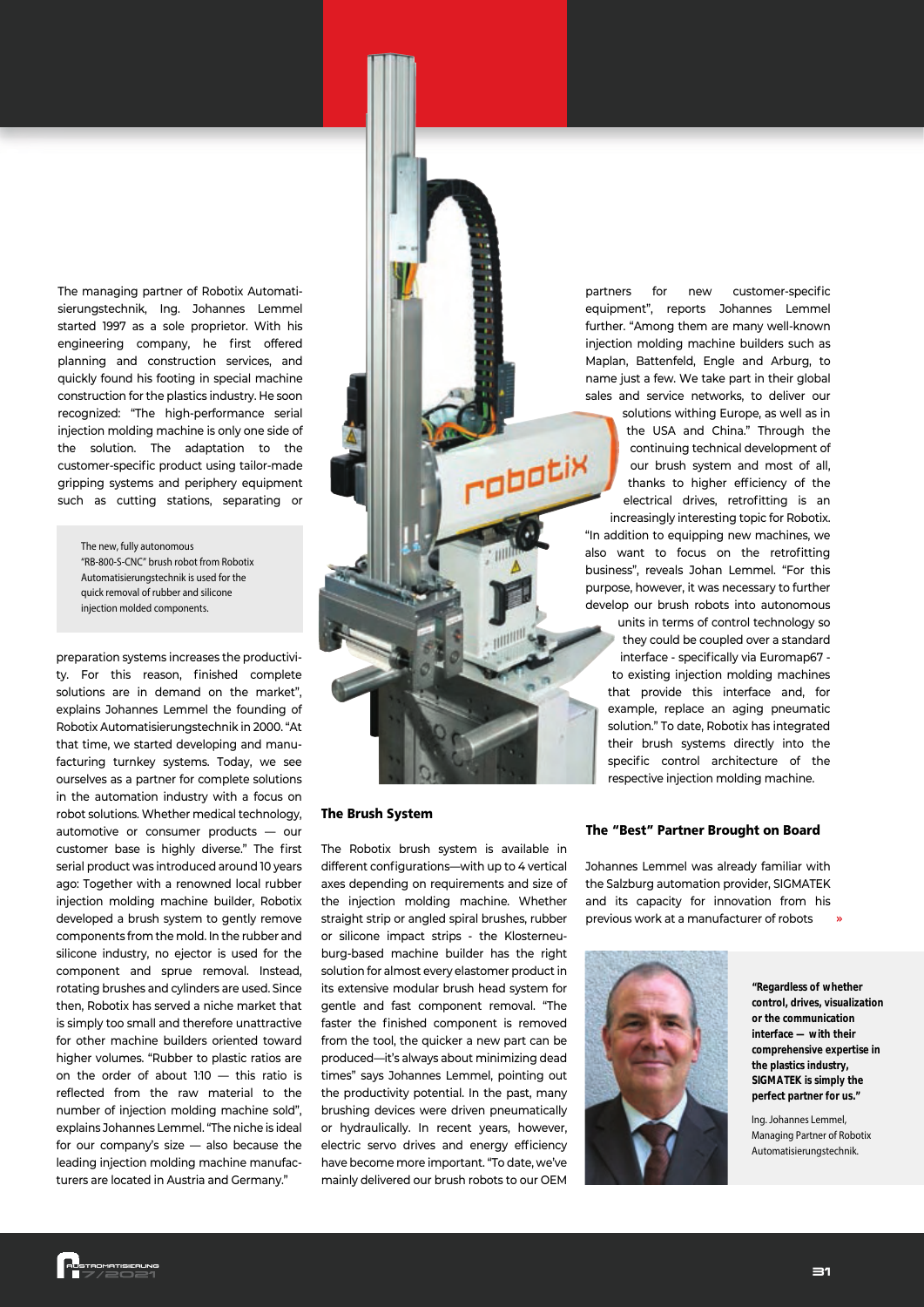$\begin{bmatrix} \mathbf{P} \\ \mathbf{P} \end{bmatrix}$  Praxisreport

**Praxisreport KOMPLETTAUTOMATISIERUNG**

and peripheral devices for injection molding machines. "In our opinion, we were able to win over the market leader in this area. SIGMATEK had exactly the right portfolio for our application and, above all, the know-how based on decades of experience in injection molding. For us, it was one-stop shopping: control, servo drives and motors, operating devices and visualization, including finished software components — all from one source. The wait for results was not long — together



*The brush robot is operated via SIGMATEK's mobile operating panel "HGT 835" with an 8.4" touch screen in IP54 protection and Safety emergency stop switch. Its "EDGE2-Technology" processor also handles the visualization created with the all-in-one "Lasal" engineering system.*

> with the Upper Austrian system integrator Getronix, the automation solution was ready within a few weeks. The "RB-800-S CNC"— the product name of the new autonomous brush robot — has already been proving its suitability for daily use for several months at a pilot customer's." In terms of automation, everything worked right from the start including the connection to the machine control system via the Euromap67 interface," says Johannes Lemmel, praising the combination of proven basic mechanical components with modern automation technology, and emphasizing that he feels confident in his choice of partner: "We expected nothing less,

as SIGMATEK is known in our industry for exactly this level of perfection."

## The Technology Package Used

At SIGMATEK, Robotix drew from a wealth of resources: The especially compact, modular "S-DIAS" control and I/O modules fit just as comfortably in the brush robot's stand as the multi-axis servo drive "DIAS Drive 300". "The servo is used in the cold plate model — the heat is dissipated over the base frame of the robot. For us, the fanless design is an advantage since aggressive vapors are sometimes generated during the removal of rubber and silicone components, which would clog the fan filters over time", describes Johannes Lemmel the application in detail. "In addition, we can build extremely compact and don't require a separate control cabinet. All SIGMA-TEK components are very robust and unaffected by vibration — although the PLC is located directly in the machine, which has long been commonplace with linear robots in injection molding." Communication with the control system of the respective injection molding machine is established over the standardized Euromap67 interface. The two-channel Safety emergency stop runs over the same interface, so that if an





*The robust, compact and modular "S-DIAS" control and I/O modules from*  **SIGMATEK fit directly in the brush** *robot stand.* 

emergency stop is triggered in the machine, the brush system is also shutdown safely. The brush robot can be operated via the mobile operating panel "HGT 835" with an 8.4" touch screen in IP54 protection. Its "EDGE2-Technology" processor also handles the visualization created with the all-in-one "Lasal" engineering system, as was all programming of the control system and drives. The compact drive system "DIAS Drive 300" is designed for controlling up to three axes — in this specific case, three servo motors are used: One motor moves the vertical axis, the two others are for the rotation of the brushes. "The very good servo properties, the high efficiency and low heat generation characterize the servo drive", confirms Johannes Lemmel. "The modern servo technology enables fast and precise movement, whereby shorter production times as well as more productivity are possible, and it is significantly more energy efficient than previous pneumatic solutions. For us, especially in the retrofitting business, those are decisive selling points." The sophisticated software allows product-specific programs (four standard templates) to be created and quickly loaded with a product change.

# Settings and Wear Monitoring

When installing a new brush tool, various basic parameters such as pressing force, speed, vertical speed are first set via the operating device based on previous values

*The multi-axis "Dias-Drive 300" servo drive from SIGMATEK works as a cold plate variant without a fan. This not only saves installation space but also maintenance costs.*